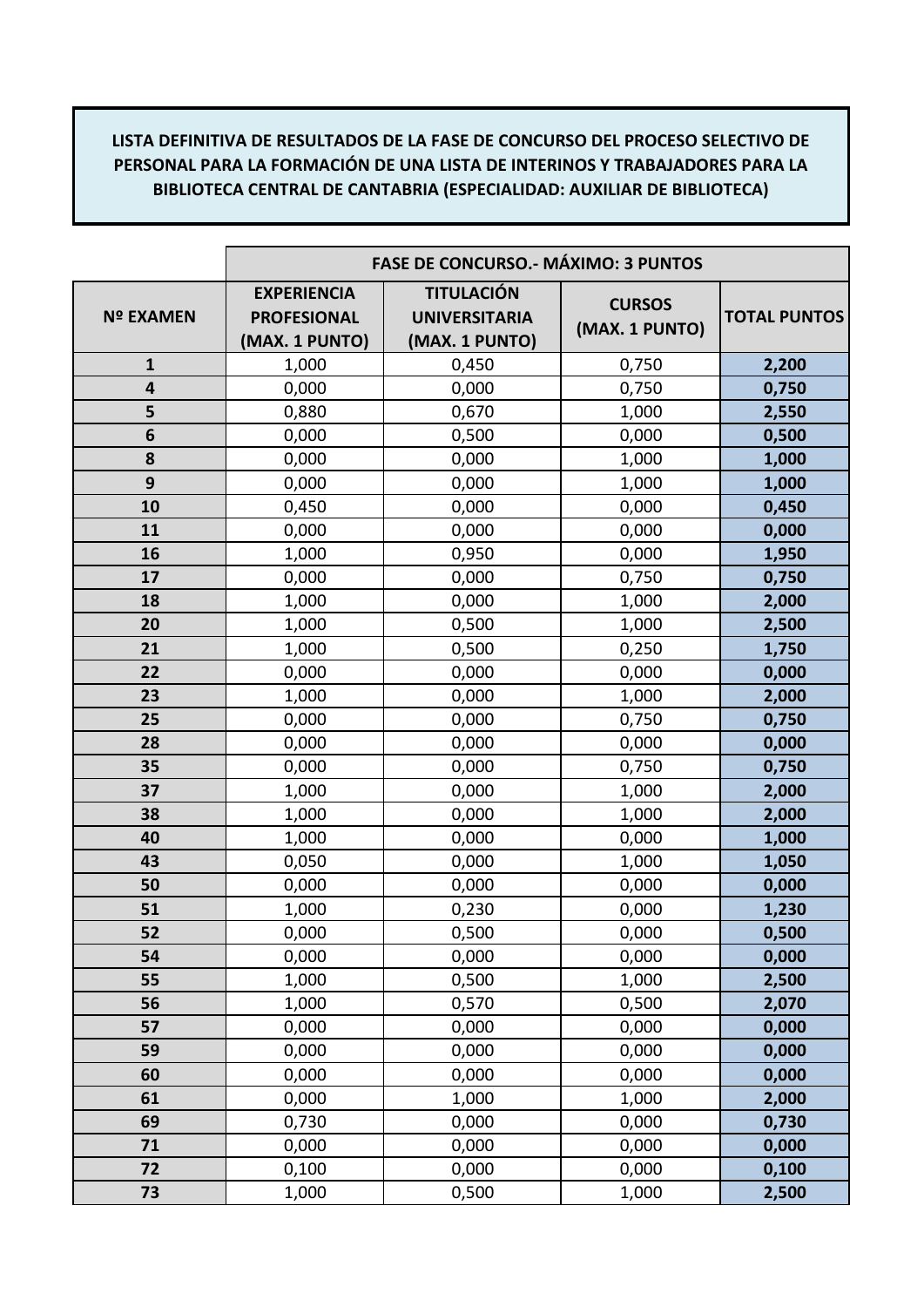|                  | <b>FASE DE CONCURSO.- MÁXIMO: 3 PUNTOS</b>                 |                                                             |                                 |                     |
|------------------|------------------------------------------------------------|-------------------------------------------------------------|---------------------------------|---------------------|
| <b>Nº EXAMEN</b> | <b>EXPERIENCIA</b><br><b>PROFESIONAL</b><br>(MAX. 1 PUNTO) | <b>TITULACIÓN</b><br><b>UNIVERSITARIA</b><br>(MAX. 1 PUNTO) | <b>CURSOS</b><br>(MAX. 1 PUNTO) | <b>TOTAL PUNTOS</b> |
| 74               | 0,000                                                      | 0,000                                                       | 0,000                           | 0,000               |
| 75               | 0,000                                                      | 0,040                                                       | 0,000                           | 0,040               |
| 77               | 1,000                                                      | 0,120                                                       | 0,000                           | 1,120               |
| 78               | 0,490                                                      | 0,230                                                       | 0,750                           | 1,470               |
| 85               | 1,000                                                      | 0,000                                                       | 0,750                           | 1,750               |
| 86               | 0,000                                                      | 0,060                                                       | 0,000                           | 0,060               |
| 88               | 0,000                                                      | 0,000                                                       | 0,000                           | 0,000               |
| 89               | 1,000                                                      | 0,120                                                       | 1,000                           | 2,120               |
| 95               | 0,000                                                      | 0,000                                                       | 0,000                           | 0,000               |
| 99               | 0,000                                                      | 0,000                                                       | 0,750                           | 0,750               |
| 102              | 0,180                                                      | 0,500                                                       | 0,000                           | 0,680               |
| 104              | 0,000                                                      | 0,000                                                       | 0,000                           | 0,000               |
| 105              | 0,450                                                      | 0,840                                                       | 0,000                           | 1,290               |
| 108              | 0,000                                                      | 0,000                                                       | 0,750                           | 0,750               |
| 113              | 1,000                                                      | 0,000                                                       | 1,000                           | 2,000               |
| 114              | 0,000                                                      | 0,500                                                       | 0,750                           | 1,250               |
| 115              | 0,000                                                      | 0,580                                                       | 0,500                           | 1,080               |
| 116              | 0,000                                                      | 0,000                                                       | 0,000                           | 0,000               |
| 117              | 1,000                                                      | 0,000                                                       | 0,000                           | 1,000               |
| 120              | 1,000                                                      | 0,500                                                       | 1,000                           | 2,500               |
| 121              | 0,000                                                      | 0,000                                                       | 0,000                           | 0,000               |
| 123              | 0,500                                                      | 0,000                                                       | 0,000                           | 0,500               |
| 124              | 0,000                                                      | 0,560                                                       | 1,000                           | 1,560               |
| 130              | 0,000                                                      | 0,000                                                       | 0,000                           | 0,000               |
| 135              | 0,500                                                      | 0,000                                                       | 0,000                           | 0,500               |
| 137              | 1,000                                                      | 0,000                                                       | 0,500                           | 1,500               |
| 138              | 0,000                                                      | 0,000                                                       | 0,250                           | 0,250               |
| 139              | 0,300                                                      | 0,570                                                       | 1,000                           | 1,870               |
| 141              | 0,000                                                      | 0,160                                                       | 0,000                           | 0,160               |
| 142              | 0,000                                                      | 0,000                                                       | 1,000                           | 1,000               |
| 144              | 1,000                                                      | 0,000                                                       | 0,250                           | 1,250               |
| 148              | 0,000                                                      | 0,060                                                       | 0,000                           | 0,060               |
| 151              | 0,000                                                      | 0,500                                                       | 0,000                           | 0,500               |
| 153              | 0,550                                                      | 0,770                                                       | 1,000                           | 2,320               |
| 155              | 1,000                                                      | 0,000                                                       | 1,000                           | 2,000               |
| 156              | 0,000                                                      | 0,000                                                       | 0,250                           | 0,250               |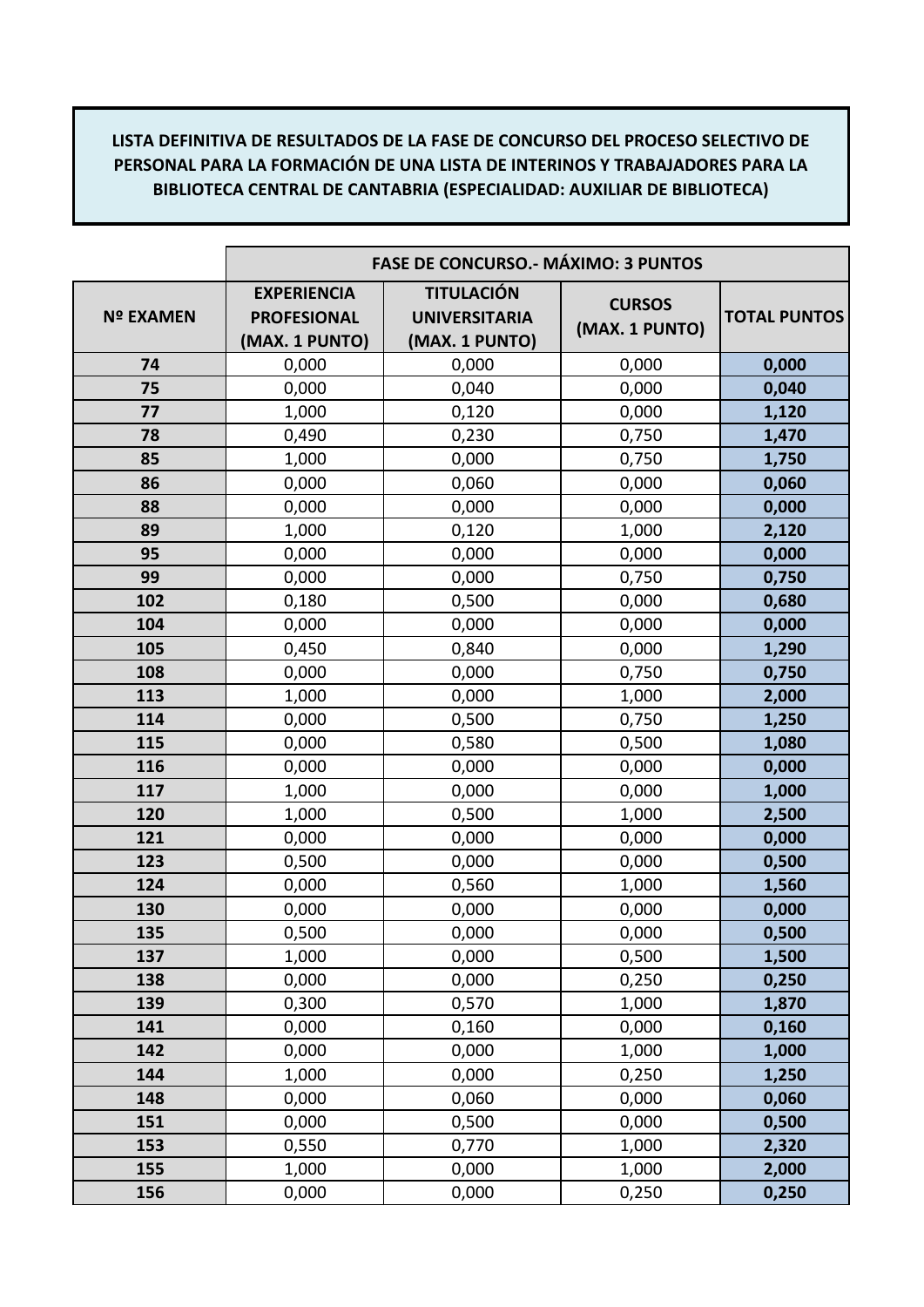|                  | <b>FASE DE CONCURSO.- MÁXIMO: 3 PUNTOS</b>                 |                                                             |                                 |                     |
|------------------|------------------------------------------------------------|-------------------------------------------------------------|---------------------------------|---------------------|
| <b>Nº EXAMEN</b> | <b>EXPERIENCIA</b><br><b>PROFESIONAL</b><br>(MAX. 1 PUNTO) | <b>TITULACIÓN</b><br><b>UNIVERSITARIA</b><br>(MAX. 1 PUNTO) | <b>CURSOS</b><br>(MAX. 1 PUNTO) | <b>TOTAL PUNTOS</b> |
| 157              | 1,000                                                      | 0,500                                                       | 1,000                           | 2,500               |
| 160              | 0,300                                                      | 0,000                                                       | 0,750                           | 1,050               |
| 161              | 0,000                                                      | 0,000                                                       | 0,000                           | 0,000               |
| 163              | 1,000                                                      | 0,500                                                       | 0,000                           | 1,500               |
| 165              | 0,000                                                      | 0,500                                                       | 0,750                           | 1,250               |
| 168              | 0,000                                                      | 0,000                                                       | 0,000                           | 0,000               |
| 170              | 0,000                                                      | 0,310                                                       | 1,000                           | 1,310               |
| 173              | 0,730                                                      | 0,500                                                       | 0,500                           | 1,730               |
| 176              | 0,650                                                      | 0,500                                                       | 1,000                           | 2,150               |
| 177              | 0,000                                                      | 0,000                                                       | 0,000                           | 0,000               |
| 183              | 0,000                                                      | 0,000                                                       | 0,000                           | 0,000               |
| 189              | 0,000                                                      | 0,000                                                       | 0,000                           | 0,000               |
| 191              | 1,000                                                      | 0,000                                                       | 1,000                           | 2,000               |
| 192              | 0,500                                                      | 0,180                                                       | 0,750                           | 1,430               |
| 197              | 1,000                                                      | 0,000                                                       | 0,000                           | 1,000               |
| 198              | 0,000                                                      | 0,000                                                       | 0,000                           | 0,000               |
| 199              | 0,000                                                      | 0,000                                                       | 0,000                           | 0,000               |
| 201              | 0,000                                                      | 0,500                                                       | 0,000                           | 0,500               |
| 202              | 1,000                                                      | 0,540                                                       | 0,250                           | 1,790               |
| 204              | 0,000                                                      | 0,000                                                       | 0,000                           | 0,000               |
| 207              | 1,000                                                      | 0,150                                                       | 0,250                           | 1,400               |
| 210              | 1,000                                                      | 0,500                                                       | 0,250                           | 1,750               |
| 212              | 0,000                                                      | 0,000                                                       | 0,000                           | 0,000               |
| 215              | 0,000                                                      | 0,080                                                       | 0,000                           | 0,080               |
| 216              | 1,000                                                      | 0,240                                                       | 0,000                           | 1,240               |
| 217              | 1,000                                                      | 0,700                                                       | 0,250                           | 1,950               |
| 220              | 1,000                                                      | 0,500                                                       | 0,000                           | 1,500               |
| 221              | 0,000                                                      | 0,500                                                       | 0,000                           | 0,500               |
| 224              | 0,000                                                      | 0,500                                                       | 0,250                           | 0,750               |
| 226              | 0,600                                                      | 0,140                                                       | 0,750                           | 1,490               |
| 227              | 1,000                                                      | 0,000                                                       | 0,000                           | 1,000               |
| 231              | 1,000                                                      | 0,140                                                       | 1,000                           | 2,140               |
| 237              | 0,000                                                      | 0,000                                                       | 0,000                           | 0,000               |
| 247              | 1,000                                                      | 0,000                                                       | 1,000                           | 2,000               |
| 248              | 0,480                                                      | 0,000                                                       | 0,000                           | 0,480               |
| 250              | 0,300                                                      | 0,000                                                       | 0,500                           | 0,800               |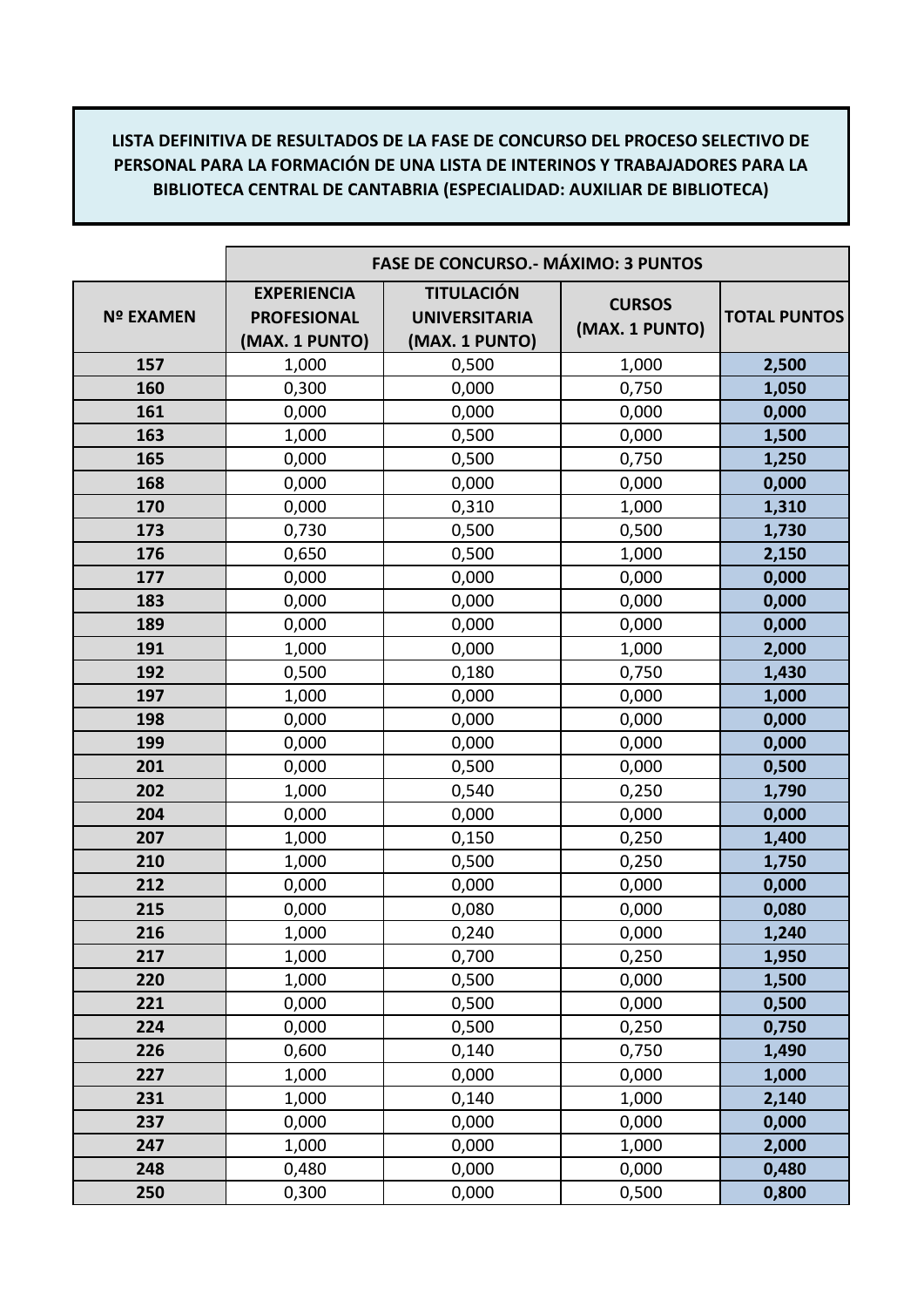|                  | <b>FASE DE CONCURSO.- MÁXIMO: 3 PUNTOS</b>                 |                                                             |                                 |                     |
|------------------|------------------------------------------------------------|-------------------------------------------------------------|---------------------------------|---------------------|
| <b>Nº EXAMEN</b> | <b>EXPERIENCIA</b><br><b>PROFESIONAL</b><br>(MAX. 1 PUNTO) | <b>TITULACIÓN</b><br><b>UNIVERSITARIA</b><br>(MAX. 1 PUNTO) | <b>CURSOS</b><br>(MAX. 1 PUNTO) | <b>TOTAL PUNTOS</b> |
| 251              | 0,000                                                      | 0,000                                                       | 0,000                           | 0,000               |
| 252              | 0,000                                                      | 0,580                                                       | 0,500                           | 1,080               |
| 255              | 0,000                                                      | 0,620                                                       | 1,000                           | 1,620               |
| 256              | 1,000                                                      | 0,540                                                       | 0,500                           | 2,040               |
| 258              | 0,000                                                      | 0,000                                                       | 0,000                           | 0,000               |
| 260              | 0,000                                                      | 0,000                                                       | 0,000                           | 0,000               |
| 263              | 0,000                                                      | 0,000                                                       | 0,000                           | 0,000               |
| 264              | 0,000                                                      | 0,000                                                       | 0,000                           | 0,000               |
| 266              | 1,000                                                      | 0,000                                                       | 0,500                           | 1,500               |
| 267              | 0,000                                                      | 0,000                                                       | 0,750                           | 0,750               |
| 268              | 0,000                                                      | 0,000                                                       | 0,000                           | 0,000               |
| 269              | 1,000                                                      | 0,000                                                       | 0,750                           | 1,750               |
| 272              | 0,000                                                      | 0,000                                                       | 0,000                           | 0,000               |
| 274              | 0,850                                                      | 0,520                                                       | 0,000                           | 1,370               |
| 277              | 0,000                                                      | 0,000                                                       | 0,000                           | 0,000               |
| 281              | 0,000                                                      | 0,000                                                       | 0,000                           | 0,000               |
| 282              | 0,000                                                      | 0,000                                                       | 0,000                           | 0,000               |
| 285              | 0,000                                                      | 0,000                                                       | 0,000                           | 0,000               |
| 286              | 0,000                                                      | 0,000                                                       | 0,000                           | 0,000               |
| 290              | 0,000                                                      | 0,000                                                       | 0,000                           | 0,000               |
| 292              | 1,000                                                      | 0,530                                                       | 0,750                           | 2,280               |
| 295              | 0,000                                                      | 0,500                                                       | 0,000                           | 0,500               |
| 299              | 1,000                                                      | 0,000                                                       | 1,000                           | 2,000               |
| 300              | 0,480                                                      | 0,060                                                       | 0,000                           | 0,540               |
| 305              | 0,000                                                      | 0,050                                                       | 0,000                           | 0,050               |
| 306              | 0,300                                                      | 0,620                                                       | 0,750                           | 1,670               |
| 307              | 1,000                                                      | 0,000                                                       | 0,750                           | 1,750               |
| 309              | 0,000                                                      | 0,000                                                       | 0,000                           | 0,000               |
| 314              | 0,000                                                      | 0,000                                                       | 0,750                           | 0,750               |
| 315              | 0,350                                                      | 0,000                                                       | 0,000                           | 0,350               |
| 325              | 1,000                                                      | 0,000                                                       | 0,750                           | 1,750               |
| 329              | 0,200                                                      | 0,000                                                       | 0,750                           | 0,950               |
| 346              | 0,000                                                      | 0,500                                                       | 0,000                           | 0,500               |
| 347              | 0,000                                                      | 0,000                                                       | 0,750                           | 0,750               |
| 348              | 0,200                                                      | 0,950                                                       | 0,250                           | 1,400               |
| 350              | 0,000                                                      | 0,000                                                       | 0,750                           | 0,750               |